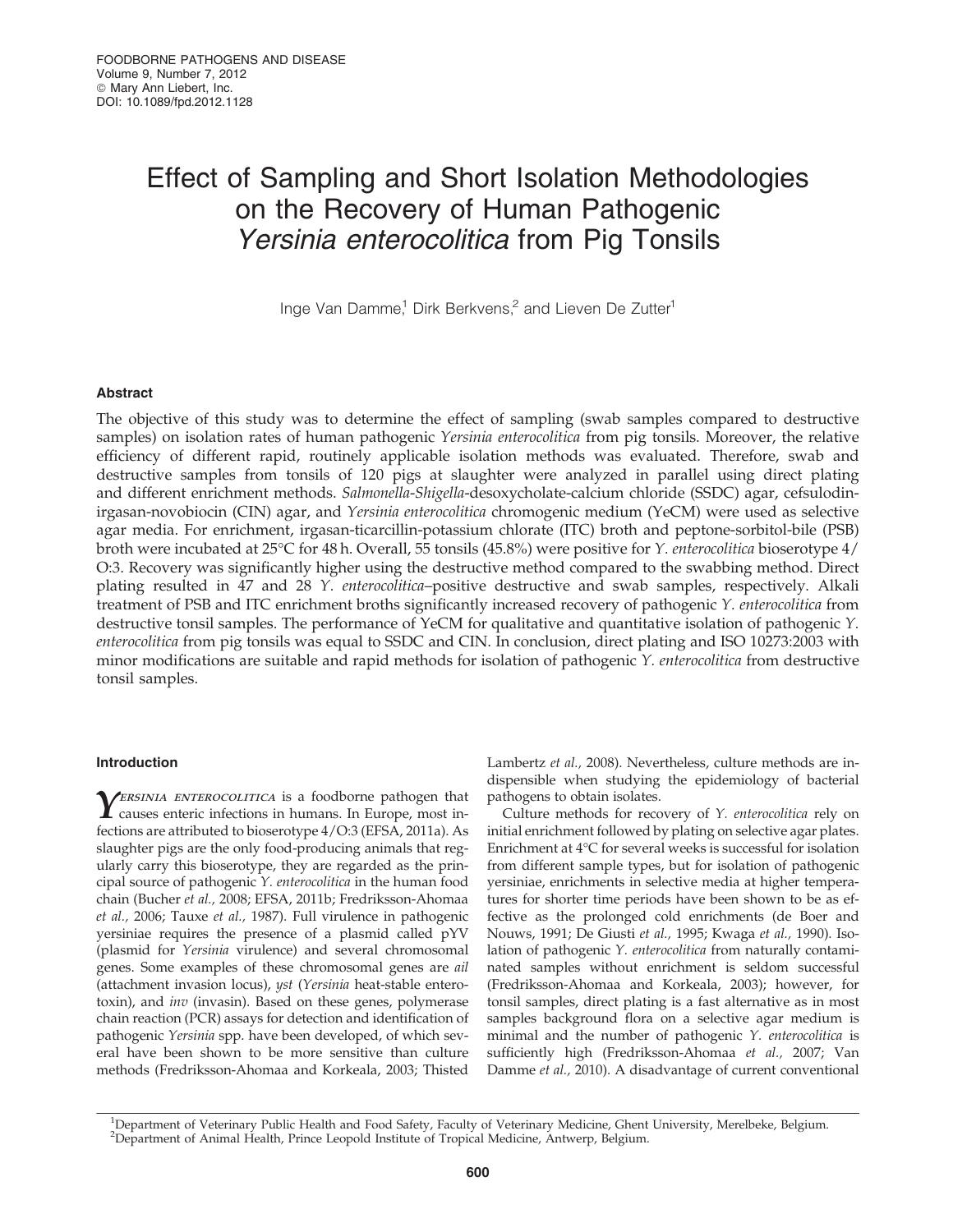media is the difficulty to distinguish pathogenic Y. enterocolitica from non-pathogenic yersiniae and many other Gram-negative bacteria (de Boer, 1992; Fondrevez et al., 2010). To facilitate this differentiation, Weagant (2008) recently designed a chromogenic agar medium, called Y. enterocolitica chromogenic medium (YeCM).

Besides sensitive culture methods, adequate sampling procedures are also fundamental for the success of isolation and, therefore, crucial in monitoring programs. When monitoring Y. enterocolitica in pigs at slaughter, tonsils are regarded as the sample of choice (Fredriksson-Ahomaa et al., 2001; Nesbakken et al., 2003). Swab samples from tonsils have been used in several studies (Andersen et al., 1991; Fondrevez et al., 2010; Kechagia et al., 2007), since sampling and processing is easier and less time-consuming compared to tissue samples. Therefore, this study evaluates if swab samples have a good predictive value for the presence of pathogenic Y. enterocolitica in pig tonsils. Moreover, when screening a large number of animals, short and efficient isolation procedures are indispensable. This study will thus compare different rapid isolation methods to determine the most efficient method for recovery of pathogenic Y. enterocolitica isolates from pig tonsils.

# Methods

#### Sample collection and preparation

In a Belgian abattoir, tonsils from 120 fattening pigs were cut out aseptically immediately after removal of the plug set and the surface area of both tonsils was swabbed using a dry sterile cotton swab. The swab sample was placed in 10 mL of peptone-sorbitol-bile broth (PSB), and for the destructive method, 11 g of tonsillar tissue was homogenized in 99 mL PSB. One and 10 mL of the swab and tissue homogenate was transferred into 9 and 90 mL of irgasan-ticarcillin-potassium chlorate (ITC) broth, respectively. Three milliliters of PSBhomogenate was used for direct plating, and the remaining homogenate was used for enrichment at 25°C for 48h.

#### Isolation and enumeration

All samples were examined using (i) direct plating and (ii) different enrichment methods (Fig. 1). Three selective agar media were used: (1) Salmonella-Shigella-desoxycholatecalcium chloride agar (SSDC; Conda, Madrid, Spain); (2) cefsulodin-irgasan-novobiocin agar (CIN; Oxoid, Basingstoke, United Kingdom) and (3) Yersinia enterocolitica chromogenic medium (YeCM; prepared according to Weagant [2008]).

(i) For direct plating, 0.4 and 0.5 mL of the homogenate was spread plated on two plates of each of the three agar media. Moreover, 0.1 mL of the homogenate was plated on each of the selective plates using a spiral plate machine (Eddie Jet, IUL Instruments, Barcelona, Spain). All plates were incubated at 30°C for 24 h and examined for typical Yersinia colonies using a stereomicroscope with Henry illumination. Suspected colonies were enumerated and identified as described below.

(ii) After 48h of enrichment in ITC and PSB at  $25^{\circ}$ C, a loopful was streaked directly and after alkali treatment onto each of the three different agar plates. All inoculated selective



FIG. 1. Schematic overview of the applied procedures for isolation of pathogenic Yersinia enterocolitica from pig tonsils. PSB, peptone-sorbitol-bile; ITC, irgasan-ticarcillin-potassium chlorate; SSDC, *Salmonella-Shigella* deoxycholate calcium chloride; CIN, cefsulodin-irgasan-novobiocin; YeCM, Y. enterocolitica chromogenic medium. \*Direct plating: 1 mL of PSB homogenate is plated on each of the three selective agar media: 0.9 mL is spread plated over two plates, and 0.1 mL is inoculated on a third plate using the spiral plate machine.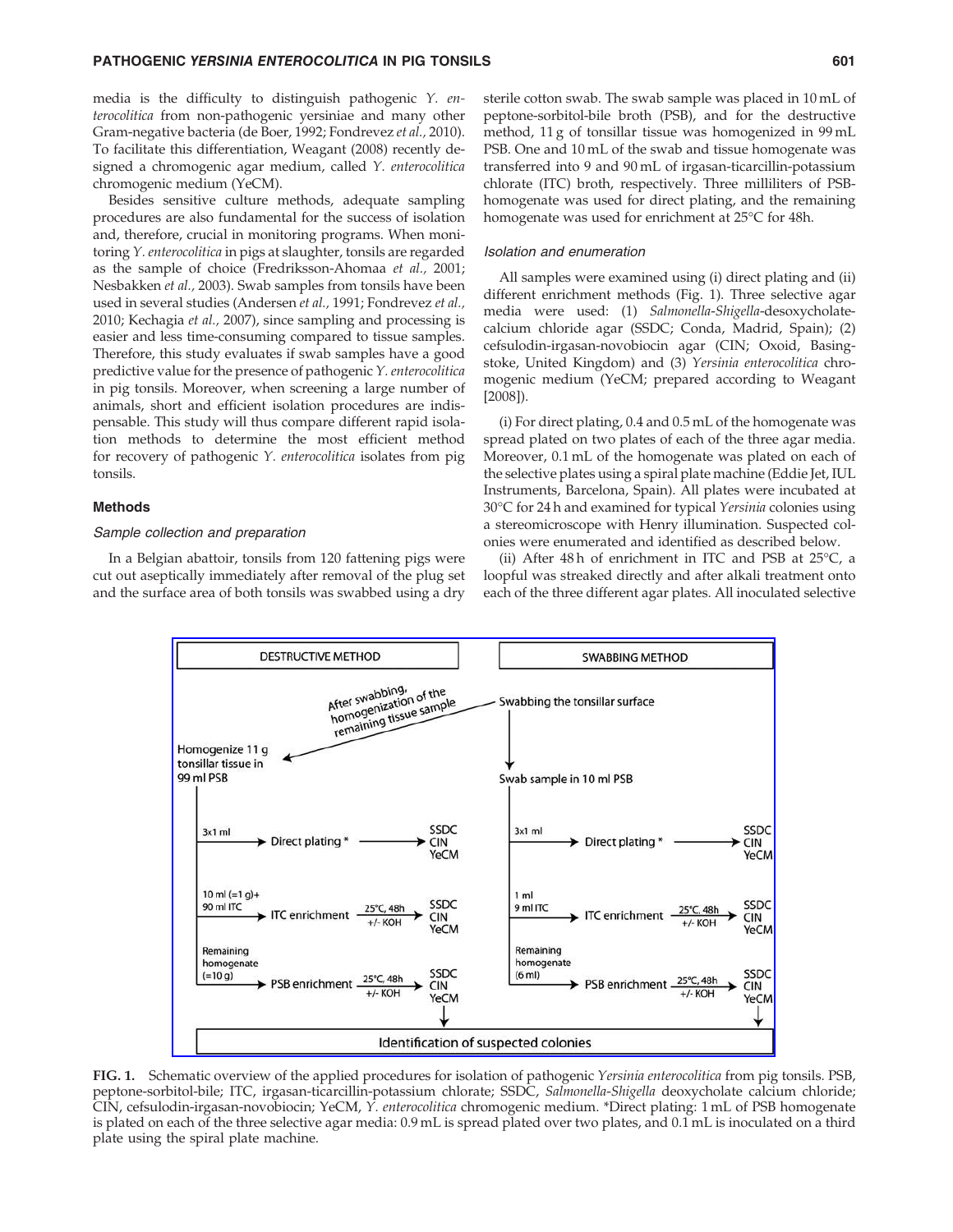plates were incubated at 30°C for 24h. Suspected colonies were identified as described below.

# Biochemical identification and biotyping

Suspected Yersinia colonies were grown on plate count agar (PCA) and inoculated in urease broth, Kligler Iron agar, and tryptic-casein-soy broth and incubated at 30°C for 24 h. Isolates showing typical reactions were further identified using lysine and ornithine decarboxylase, sucrose fermentation, and Voges-Proskauer reaction at 30°C. Isolates showing atypical reactions were tested using API 20E strips (Bio-Mérieux, Marcy l'Etoile, France), incubated at 25°C for 18–20 h. Y. enterocolitica isolates were biotyped based on the revised scheme of Wauters et al. (1987) using esculin hydrolysis, indole production, and xylose fermentation. Y. pseudotuberculosis isolates were biotyped using melibiose, citrate, and raffinose (Tsubokura and Aleksic, 1995) and sent to the Belgian reference laboratory for Y. pseudotuberculosis (UCL, St-Luc Hospital, Brussels) for serotyping.

#### Molecular identification

The pathogenicity of Y. enterocolitica isolates was confirmed using a multiplex PCR with primers targeting the chromosomal virulence genes *ail* and *yst* and the plasmid virulence gene virF according to Harnett et al. (1996). A single PCR was performed to identify Y. enterocolitica serotype O:3 using primers targeting the rfbC gene (Weynants et al., 1996). Y. pseudotuberculosis isolates were identified using a PCR assay targeting the inv-gene (Nakajima et al., 1992).

DNA was extracted using PrepMan reagent (Applied Biosystems, Foster City, CA) according to the manufacturer's instructions, and  $1 \mu$ L of the supernatant was used as a template in each PCR assay. DNA amplification was performed in a 50- $\mu$ L reaction mixture containing 2.5 U GoTaq<sup>®</sup> Flexi DNA Polymerase,  $1 \times$  green reaction buffer,  $1.5$  mM MgCl<sub>2</sub> (Promega, Madison, WI),  $200 \mu M$  of each dNTP (Invitrogen, Carlsbad, CA), and  $0.5 \mu M$  of each primer. PCR was performed in a Veriti<sup>TM</sup> 96-Well Thermal Cycler (Applied Biosystems). Each cycle consisted of pre-denaturation at 94°C for 5 min, 32 cycles of denaturation at 94°C for 30s, primer annealing at 55°C for 30s, and extension at 72°C for 1 min, followed by a final extension at 72°C for 7 min. For *inv,* only the annealing temperature (58°C) was changed. PCR products were electrophoresed in agarose gels, stained with ethidium bromide, and visualized by ultraviolet light.

#### Statistical analysis

Statistical analysis was carried out using STATA 11.0 (Stata Corporation, College Station, TX). Differences between isolation methods were examined using a random-effects logistic regression analysis. The mean load was calculated for each agar medium separately, computing the mean of the log-values, and taking into account the countable plates only. Counts on the three different agar plates were compared using a random-effects negative binomial regression analysis. Samples that were negative for Y. enterocolitica by direct plating using the three different agar media were not included in the analysis. Values of plates that were not countable were replaced by the average count on the particular agar medium. For plates that were negative by direct plating, a value of  $0 \log_{10}$  colonyforming units (CFU) per gram or per surface area was used.

# **Results**

The effect of sampling on isolation of pathogenic Y. enterocolitica from pig tonsils was evaluated by analyzing in parallel swab samples and destructive tissue samples from 120 slaughter pig tonsils. In total, Y. enterocolitica bioserotype 4/O:3 was isolated from tonsils of 55 slaughter pigs (45.8%). Recovery using destructive samples was significantly higher compared to swab samples  $(OR = 14.0 [3.6–54.7])$  (Table 1). For 16 tonsils, only the destructive sample was positive, whereas for three tonsils, Y. enterocolitica was isolated from the swab sample only.

| $(n = 120)$ USING DIFFERENT ISOLATION METHODS |                               |                            |       |                               |                            |       |
|-----------------------------------------------|-------------------------------|----------------------------|-------|-------------------------------|----------------------------|-------|
|                                               | Destructive method            |                            |       | Swabbing method               |                            |       |
|                                               | Without alkaline<br>treatment | With alkaline<br>treatment | Total | Without alkaline<br>treatment | With alkaline<br>treatment | Total |
| Direct plating                                |                               |                            | 47    |                               |                            | 28    |
| <b>SSDC</b>                                   | 45                            | NT                         | 45    | 22                            | NT                         | 22    |
| <b>CIN</b>                                    | 46                            | NT                         | 46    | 24                            | NT                         | 24    |
| YeCM                                          | 46                            | NT                         | 46    | 25                            | NT                         | 25    |
| ITC enrichment                                |                               |                            | 50    |                               |                            | 24    |
| <b>SSDC</b>                                   | 39                            | 47                         | 49    | 21                            | 20                         | 23    |
| <b>CIN</b>                                    | 38                            | 47                         | 49    | 17                            | 21                         | 23    |
| YeCM                                          | 36                            | 46                         | 46    | 19                            | 21                         | 23    |
| PSB enrichment                                |                               |                            | 48    |                               |                            | 37    |
| <b>SSDC</b>                                   | 17                            | 42                         | 42    | 8                             | 31                         | 31    |
| <b>CIN</b>                                    | 21                            | 42                         | 44    | 9                             | 32                         | 33    |
| YeCM                                          | 17                            | 43                         | 43    | 8                             | 30                         | 30    |
| Total                                         |                               |                            | 52    |                               |                            | 39    |

TABLE 1. ISOLATION OF YERSINIA ENTEROCOLITICA BIOSEROTYPE 4/O:3 FROM PORCINE TONSILS  $(n = 120)$  Using Different Isolation Methods

NT, not tested; SSDC, Salmonella-Shigella deoxycholate calcium chloride; CIN, cefsulodin-irgasan-novobiocin; YeCM, Y. enterocolitica chromogenic medium; ITC, irgasan-ticarcillin-potassium chlorate; PSB, peptone-sorbitol-bile.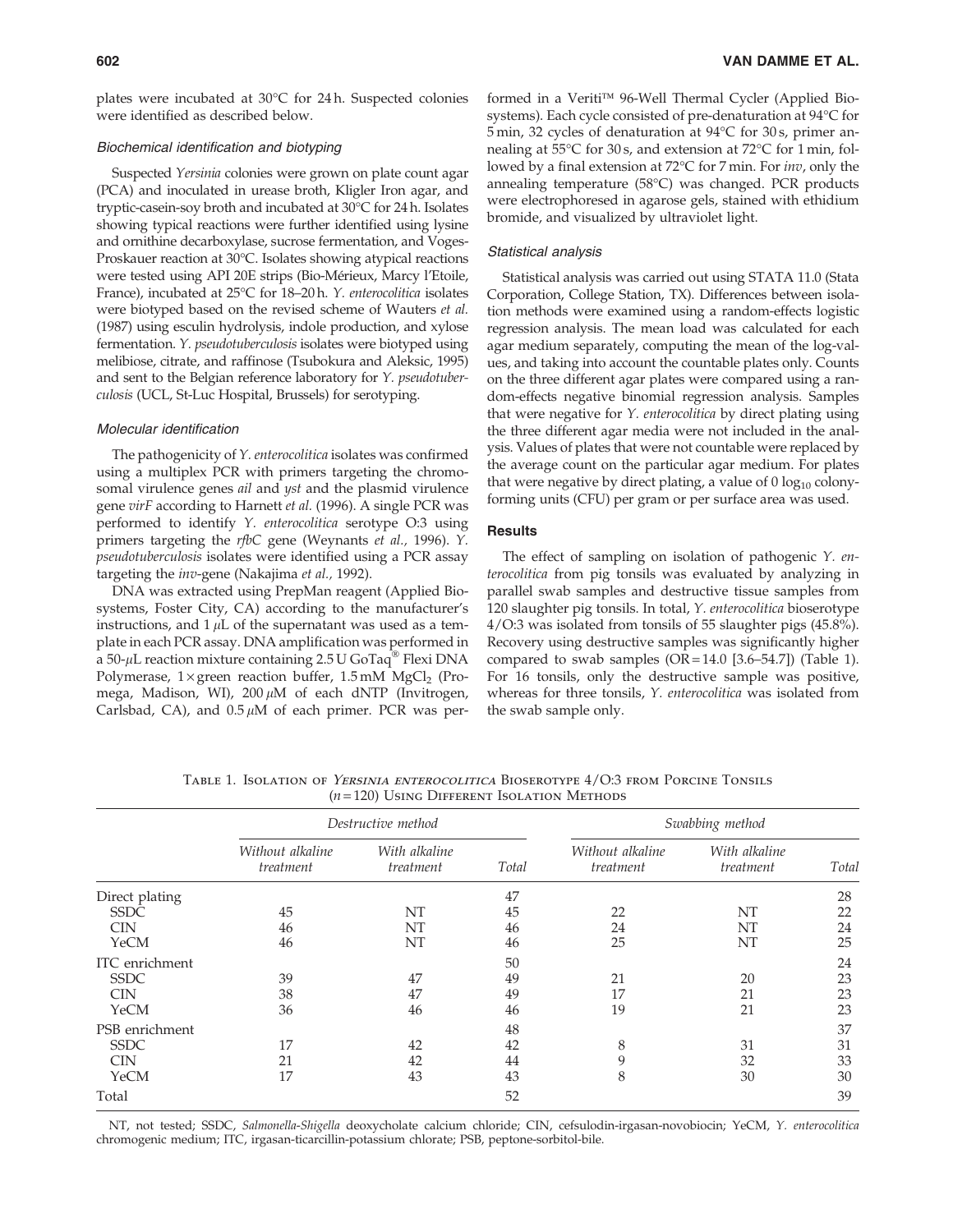

FIG. 2. Frequency distribution of Yersinia enterocolitica bioserotype 4/O:3 counts in tonsil samples based on countable cefsulodin-irgasan-novobiocin (CIN) agar plates using direct plating ( $n=38$  for destructive samples,  $n=24$  for swab samples).

There was no significant difference in recovery between the three agar plates for any of the isolation procedures ( $p > 0.05$ ). For the majority of enrichment procedures, alkaline treatment resulted in a significant higher recovery ( $p < 0.01$ ) compared to isolation without alkaline treatment. However, alkaline treatment did not enhance recovery after ITC enrichment of swab samples ( $p > 0.05$ ).

For destructive samples, more samples were positive using ITC compared to PSB enrichment. This difference was significant for all plates without alkaline treatment ( $p < 0.001$ ); however, it was not the case when using alkaline treatment ( $p > 0.05$ ). Direct plating on SSDC was more efficient  $(p=0.045)$  compared to isolation on SSDC after ITC enrichment without alkaline treatment. Only one sample that was positive after ITC-SSDC was not detected using direct plating on SSDC. Isolation rates after ITC enrichment on CIN and YeCM plates without alkaline treatment were also lower compared to direct plating on CIN ( $p = 0.008$ ) and YeCM  $(p=0.001)$ , respectively. Nevertheless, for destructive tonsil samples, there was no significant difference between direct plating and any of the enrichment methods when using alkaline treatment ( $p > 0.05$ ).

In contrast to destructive samples, more swab samples were positive after PSB enrichment compared to ITC enrichment ( $p < 0.05$ ). Recovery on SSDC and CIN after PSBenrichment and alkaline treatment was higher than after direct plating on SSDC ( $p = 0.003$ ) and CIN ( $p = 0.010$ ), respectively. This difference was not significant for YeCM ( $p = 0.097$ ).

Direct plating of tonsils also allowed quantification of enteropathogenic Yersinia spp. The mean load of Y. enterocolitica bioserotype 4/O:3 in destructive samples yielding enumeration data was  $4.23 \pm 0.99$  log<sub>10</sub> CFU/g (n=29) using SSDC,  $4.13 \pm 0.93$  log<sub>10</sub> CFU/g (n=38) using CIN, and  $4.25 \pm 0.79$  $log_{10}$  CFU/g ( $n = 37$ ) using YeCM agar plates. For countable

swab samples, the number of pathogens on the complete surface area was  $2.72 \pm 1.09 \log_{10}$  CFU (n=16) using SSDC,  $2.62 \pm 0.99 \log_{10}$  CFU (*n*=24) using CIN, and  $2.55 \pm 1.10 \log_{10}$ CFU ( $n = 22$ ) using YeCM agar plates. No significant difference between counts on the three different agar plates was observed ( $p > 0.05$ ). As such, only the frequency distribution of Y. enterocolitica counts using CIN agar plates is shown in Figure 2. Twelve samples that were contaminated with more than  $10<sup>2</sup>$  CFU per gram tonsillar tissue in the destructive sample were negative by the swab sample.

Altogether, 963 Y. enterocolitica bioserotype 4/O:3 isolates were recovered, of which 10 isolates (all originating from the same pig) were ornithine negative. All isolates were positive for the ail and yst gene, and in 780 isolates (81.0%), the virF gene was detected  $(pYV+)$ . For isolates recovered after ITC and PSB enrichment, 77/393 (19.6%) and 62/337 (18.4%) isolates did not contain the virF gene (pYV-), respectively.

Y. pseudotuberculosis bioserotype 1/O:2 was isolated from the destructive tonsil sample of one pig (0.83%) after direct plating on CIN and YeCM agar plates, on which enumeration revealed a concentration of 3.66 and 3.45  $log_{10}$  CFU/g tonsillar tissue, respectively. The two Y. pseudotuberculosis isolates were positive for the inv and virF genes, but negative for the ail, yst and rfbC gene.

# Discussion

Evaluation of sampling methods for pig tonsils showed a higher frequency of *Y. enterocolitica* bioserotype 4/O:3 using destructive samples (43.3%) compared to swab samples (32.5%). Our results are in agreement with the results by Nesbakken (1985), who also found more positive tonsillar tissue samples compared to swab samples, applying different isolation methods. Moreover, several highly contaminated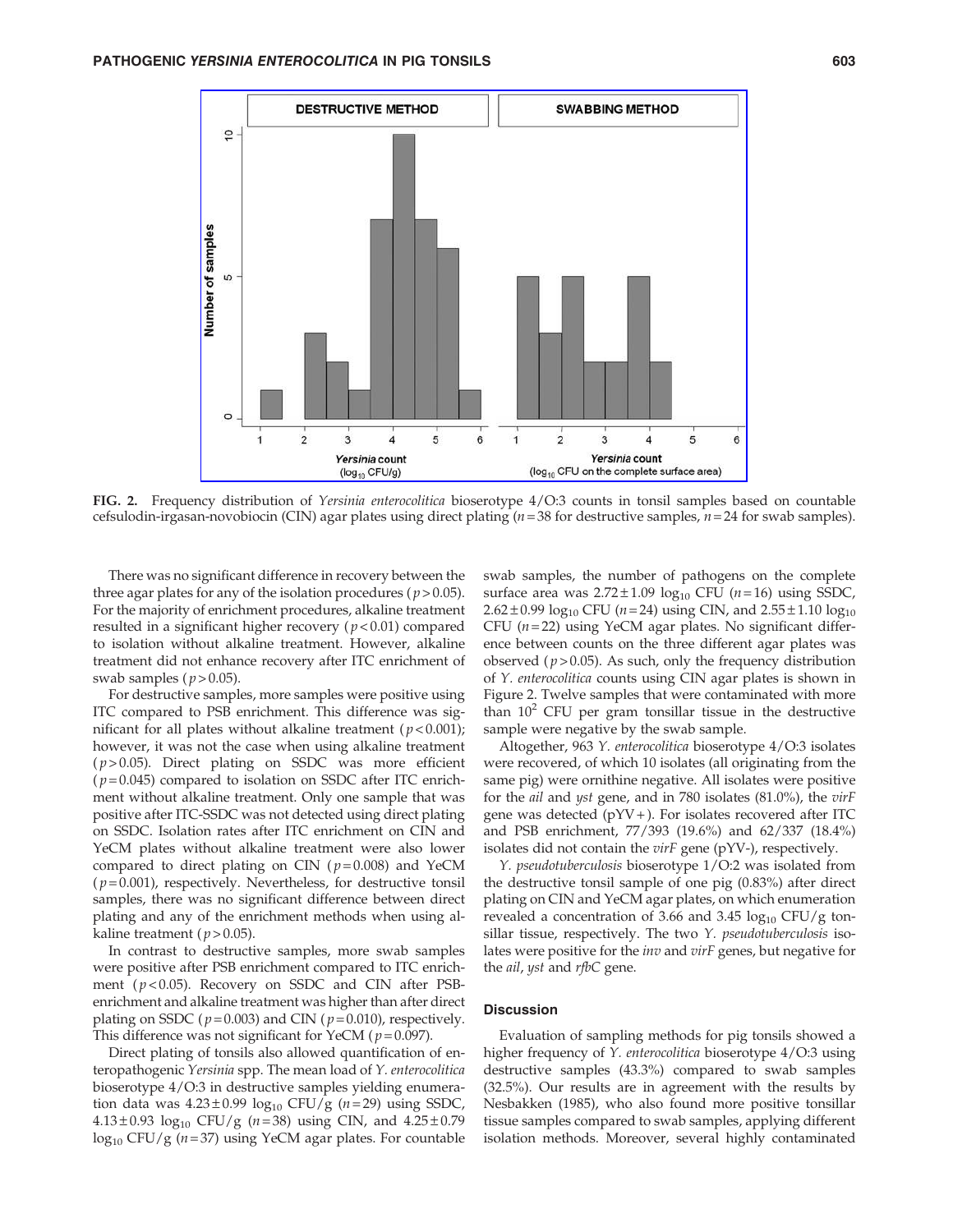destructive samples were negative when the corresponding swab sample was analyzed. As Y. enterocolitica are located in the tonsillar crypts and lymph noduli (Shiozawa et al., 1991; Thibodeau et al., 1999), swabbing the tonsillar surface conceivably fails picking up these bacteria. Since swab samples do not represent internal contamination accurately, they are likely to underestimate the actual carriage of pathogenic Y. enterocolitica in pig tonsils. The International Standard Organization (ISO) method for isolation of presumptive pathogenic Y. enterocolitica from food samples (ISO 10273:2003) is also recommended for pig tonsils (EFSA, 2009). This study shows that the ISO method can be used for tonsil samples. However, some minor modifications are suggested. First, 5 day PSB enrichment was omitted in this study, as for destructive tonsil samples 5-day enrichment is less efficient than 2-day PSB enrichment (Van Damme et al., 2010). Second, ITC provided better results than PSB for destructive samples, whereas for swab samples, PSB enrichment resulted in more positive samples compared to ITC. Remarkably, 15 PSBpositive swab samples that were negative after ITC enrichment were either negative by direct plating or had counts less than 20 CFU/surface area (data not shown). Thus, this lower recovery using ITC compared to PSB enrichment for swab samples may rather be due to the smaller sample fraction that is used for ITC than to an inferior efficiency of this medium. Third, ISO 10273:2003 prescribes the use of alkali treatment after PSB enrichment, but not after ITC enrichment. Nevertheless, our data suggest that alkaline treatment after ITC enrichment is beneficial for isolation of pathogenic Y. enterocolitica from destructive tonsil samples, including SSDC agar. Nine destructive samples that were positive by direct plating were not detected by the ITC-SSDC method. However, when using alkaline treatment, this number was reduced to three. As a conclusion, direct plating or additional KOH treatment after ITC enrichment is thus recommended instead of the conventional ITC-SSDC method.

SSDC agar plates are usually used in combination with ITC enrichment, as recovery is usually higher compared to the ITC-CIN combination (de Boer and Nouws, 1991; Wauters et al., 1988). However, in this study, there was no difference between the agar plates after enrichment in ITC. For tonsil samples, plating on CIN after ITC enrichment seems to be equally good as SSDC for isolation of Y. enterocolitica serotype O:3.

Isolation of pathogenic Y. enterocolitica from tonsillar tissue using enrichment procedures generally results in more positive samples compared to direct plating (Fredriksson-Ahomaa et al., 2001; Korte et al., 2004). However, in this study, recovery using direct plating yielded similar results as enrichment procedures, provided quantitative data, and resulted in the most rapid identification of positive samples. This discrepancy with some other studies might be attributed to different approaches of plating. In total, we used 1 mL of the initial homogenate for direct plating, which corresponds to a theoretical detection limit of 10 yersiniae per gram. Moreover, spread plating and spiral plating may result in a different outcome compared to traditional streaking using a loop. As the former generally leads to numerous well-isolated colonies due to a homogeneous spread of bacteria, isolation of pathogenic yersiniae is less complicated. When applying the direct plating method for isolation of pathogenic Y. enterocolitica from tonsils samples, spread plating or spiral plating is thus preferable over traditional streaking.

The performance of YeCM was equal to the standard agar plates SSDC and CIN. When using short isolation procedures for isolation of pathogenic Y. enterocolitica from pig tonsils, as in this study, the benefit of discriminating pathogenic from non-pathogenic Y. enterocolitica seems to be limited. Nevertheless, YeCM might be beneficial when a large quantity of non-pathogenic yersiniae is expected, and thus when differentiation of pathogenic from non-pathogenic strains is more problematic. For instance, the applied enrichment procedure can influence the detection of non-pathogenic yersiniae, resulting in a higher recovery when prolonged cold enrichment is used compared to selective enrichment and direct plating (de Boer and Nouws, 1991; Kwaga et al., 1990; Laukkanen et al., 2009). Additionally, contrary to pig tonsils, in environmental samples and food products, non-pathogenic strains are predominant, whereas the numbers of pathogenic Y. enterocolitica are low (Fredriksson-Ahomaa and Korkeala, 2003; Kwaga et al., 1990). These conditions complicate isolation of pathogenic strains, and therefore, the use of a selective medium for pathogenic Y. enterocolitica, as for instance YeCM, can be of interest.

About 80% of Y. enterocolitica bioserotype 4/O:3 isolates was PCR-positive for the *virF* gene. As from many pigs both pYV + and pYV- isolates were recovered, analyzing a limited number of isolates per pig may lead to an underestimation of  $pYV + pigs.$  The plasmid is said to be lost easily under in vitro conditions, particularly during repeated culturing in the laboratory and during culturing at 37°C. However, Li et al. (1998) showed that the plasmid is relatively stable when culturing at 32°C, and observed only a slight loss of the plasmid after 9 days of culture in brainheart infusion broth. In the present study, a considerable proportion of plasmid-negative isolates were detected after direct plating, even though cultures were never incubated at temperatures above 30°C and DNA was extracted no later than 5 days after sampling. Moreover, the proportion of pYV + /pYV- Y. enterocolitica isolates after enrichment was similar to the proportion obtained by direct plating. Thus, enrichment in ITC or PSB at 25°C for 48h did not seem to cause an apparent selection towards  $pYV + or pYV$ - strains. Logue et al. (2006) observed no significant difference in duration of lag phase or growth rate at 25°C between a plasmid bearing and plasmid cured strain, which may suggest that there is no overgrowth by plasmid negative strains during enrichment at 25°C. Hence, it is still unclear in which stage the plasmid is lost.

#### Conclusion

Sampling methodologies strongly influence the outcome of detection and enumeration of human pathogenic Y. enterocolitica from pig tonsils. Although swab samples are easier and faster compared to destructive samples, the use of homogenization of tissue samples increased the isolation frequency. For direct isolation of pathogenic Y. enterocolitica from destructive tonsil samples, we found spread plating to be a suitable method. Not only does it result in a rapid identification of positive samples, it also provides a measure of bacterial counts. Moreover, we found ISO 10273:2003 with minor modifications to be a rapid and routinely applicable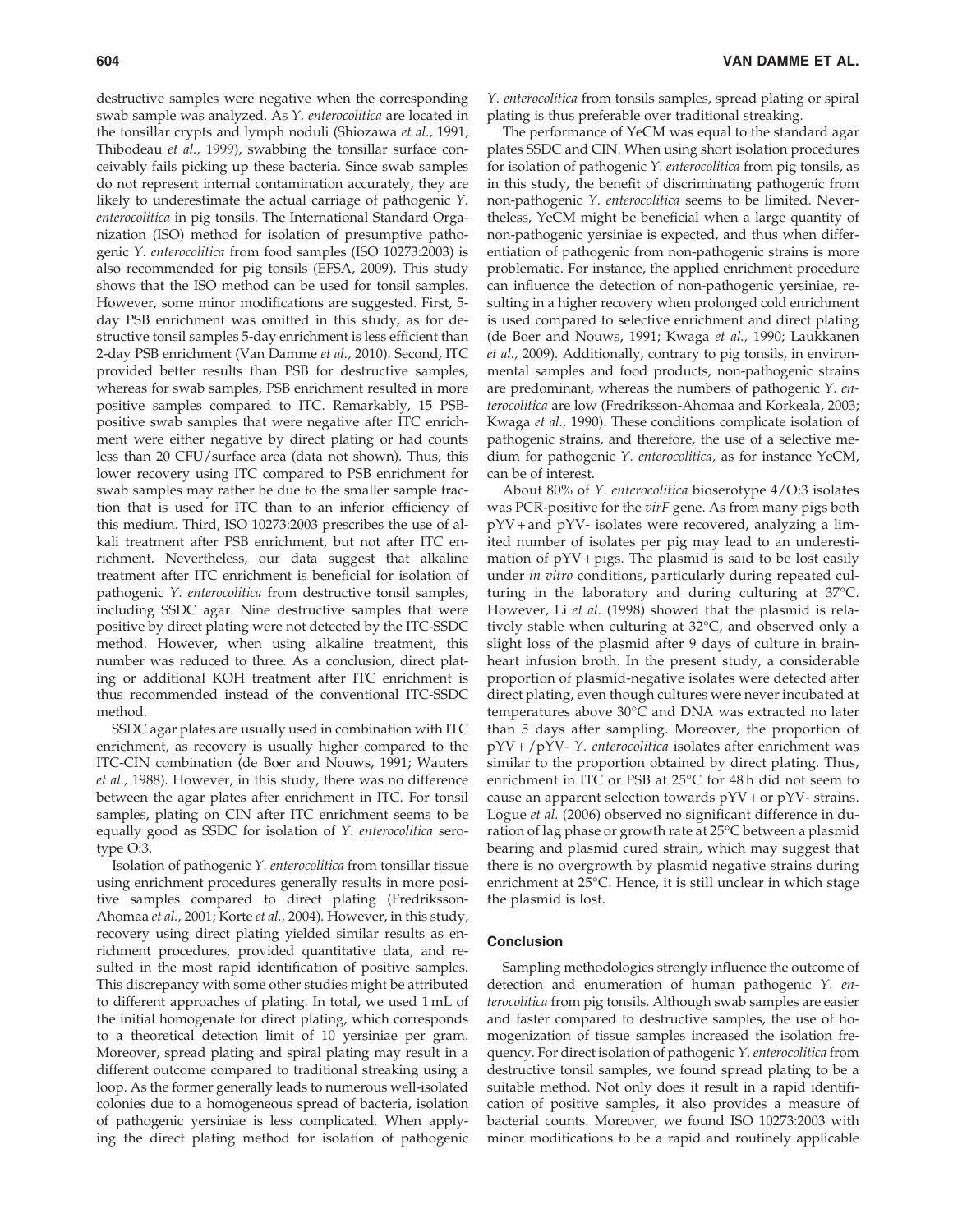isolation method for the recovery of pathogenic Y. enterocolitica from destructive tonsil samples.

The isolation methods investigated here were only tested for tonsil samples and should not be regarded as valid for isolation of pathogenic Y. enterocolitica from other matrices.

#### Acknowledgments

Sébastien Morio and Annelies Wachtelaer are acknowledged for their technical assistance. We thank the slaughterhouse personnel for their cooperation in sampling. This research was funded by a doctoral fellowship of Bijzonder Onderzoeksfonds (BOF09/24J/064) of Ghent University.

#### Disclosure Statement

No competing financial interests exist.

#### **References**

- Andersen JK, Sørensen R, Glensbjerg M. Aspects of the epidemiology of Yersinia enterocolitica: A review. Int J Food Microbiol 1991;13:231–237.
- Bucher M, Meyer C, Grotzbach B, Wacheck S, Stolle A, Fredriksson-Ahomaa M. Epidemiological data on pathogenic Yersinia enterocolitica in Southern Germany during 2000–2006. Foodborne Pathog Dis 2008;5:273–280.
- de Boer E. Isolation of Yersinia enterocolitica from foods. Int J Food Microbiol 1992;17:75–84.
- de Boer E, Nouws JFM. Slaughter pigs and pork as source of human pathogenic Yersinia enterocolitica. Int J Food Microbiol 1991;12:375–378.
- De Giusti M, De Vito E, Serra A, Quattrucci B, Boccia A, Pacifico L, Ranucci A, Ravagnan G, Chiesa C. Occurrence of pathogenic Yersinia enterocolitica in slaughtered pigs and pork products. Contrib Microbiol Immunol 1995;13:126–129.
- [EFSA] European Food Safety Authority. Technical specifications for harmonized national surveys on Yersinia enterocolitica in slaughter pigs on request of EFSA. EFSA J 2009;7:1374.
- [EFSA] European Food Safety Authority. The European Union summary report on trends and sources of zoonoses, zoonotic agents and food-borne outbreaks 2009. EFSA J 2011a;9:2090.
- [EFSA] European Food Safety Authority. Scientific opinion on the public health hazards to be covered by inspection of meat (swine). EFSA J 2011b;9:2351.
- Fondrevez M, Labbé A, Houard E, Fravalo P, Madec F, Denis M. A simplified method for detecting pathogenic Yersinia enterocolitica in slaughtered pig tonsils. J Microbiol Methods 2010;83:244–249.
- Fredriksson-Ahomaa M, Bucher M, Hank C, Stolle A, Korkeala H. High prevalence of Yersinia enterocolitica 4:O3 on pig offal in Southern Germany: A slaughtering technique problem. Syst Appl Microbiol 2001;24:457–463.
- Fredriksson-Ahomaa M, Korkeala H. Low occurrence of pathogenic Yersinia enterocolitica in clinical, food, and environmental samples: A methodological problem. Clin Microbiol Rev 2003;16:220–229.
- Fredriksson-Ahomaa M, Stolle A, Siitonen A, Korkeala H. Sporadic human Yersinia enterocolitica infections caused by bioserotype 4/O:3 originate mainly from pigs. J Med Microbiol 2006;55:747–749.
- Fredriksson-Ahomaa M, Stolle A, Stephan R. Prevalence of pathogenic Yersinia enterocolitica in pigs slaughtered at a Swiss abattoir. Int J Food Microbiol 2007;119:207–212.
- Harnett N, Lin YP, Krishnan C. Detection of pathogenic Yersinia enterocolitica using the multiplex polymerase chain reaction. Epidemiol Infect 1996;117:59–67.
- [ISO] International Organization for Standardization. Microbiology of food and animal feeding stuffs—Horizontal method for the detection of presumptive pathogenic Yersinia enterocolitica (ISO 10273:2003). Geneva, Switzerland: ISO, 2003.
- Kechagia N, Nicolaou C, Ioannidou V, Kourti E, Ioannidis A, Legakis NJ, Chatzipanagiotou S. Detection of chromosomal and plasmid-encoded virulence determinants in Yersinia enterocolitica and other Yersinia spp. isolated from food animals in Greece. Int J Food Microbiol 2007;118:326–331.
- Korte T, Fredriksson-Ahomaa M, Niskanen T, Korkeala H. Low prevalence of yadA-positive Yersinia enterocolitica in sows. Foodborne Pathog Dis 2004;1:45–52.
- Kwaga J, Iversen JO, Saunders JR. Comparison of two enrichment protocols for the detection of Yersinia in slaughtered pigs and pork products. J Food Prot 1990;53:1047–1049.
- Laukkanen R, Hakkinen M, Lundén J, Fredriksson-Ahomaa M, Johansson T, Korkeala H. Evaluation of isolation methods for pathogenic Yersinia enterocolitica from pig intestinal content. J Appl Microbiol 2009;108:956–964.
- Li H, Bhaduri S, Magee WE. Maximizing plasmid stability and production of released proteins in Yersinia enterocolitica. Appl Environ Microbiol 1998;64:1812–1815.
- Logue CM, Sherwood JS, Doetkott C. Growth studies of plasmid bearing and plasmid cured Yersinia enterocolitica GER O:3 in the presence of cefsulodin, irgasan and novobiocin at 25 and 37°C. <u>J Appl Microbiol</u> 2006;100:1299–1306.
- Nakajima H, Inoue M, Mori T, Itoh K, Arakaa E, Watanabe H. Detection and identification of Yersinia pseudotuberculosis and pathogenic Yersinia enterocolitica by an improved polymerase chain rection method. J Clin Microbiol 1992;30:2484–2486.
- Nesbakken T. Comparison of sampling and isolation procedures for recovery of Yersinia enterocolitica serotype O:3 from the oral cavity of slaughter pigs. Acta Vet Scand 1985;26:127–135.
- Nesbakken T, Eckner K, Hoidal HK, Rotterud OJ. Occurrence of Yersinia enterocolitica and Campylobacter spp. in slaughter pigs and consequences for meat inspection, slaughtering, and dressing procedures. Int J Food Microbiol 2003;80:231–240.
- Shiozawa K, Nishina T, Miwa Y, Mori T, Akahane S, Ito K. Colonization in the tonsils of swine by Yersinia enterocolitica. Contrib Microbiol Immunol 1991;12:63–67.
- Tauxe RV, Wauters G, Goossens V, Van Noyen R, Vandepitte J, Martin SM, De Mol P, Thiers G. Yersinia enterocolitica infections and pork: The missing link. Lancet 1987;329:1129–1132.
- Thibodeau V, Frost EH, Chenier S, Quessy S. Presence of Yersinia enterocolitica in tissues of orally-inoculated pigs and the tonsils and feces of pigs at slaughter. Can J Vet Res 1999;63:96–100.
- Thisted Lambertz S, Nilsson C, Hallanvuo S, Lindblad M. Realtime PCR method for detection of pathogenic Yersinia enterocolitica in food. Appl Environ Microbiol 2008;74:6060–6067.
- Tsubokura M, Aleksic S. A simplified antigenic scheme for serotyping of Yersinia pseudotuberculosis: phenotypic characterization of reference strains and preparation of O and H factor sera. Contrib Microbiol Immunol 1995;13:99–105.
- Van Damme I, Habib I, De Zutter L. Yersinia enterocolitica in slaughter pig tonsils: Enumeration and detection by enrichment versus direct plating culture. Food Microbiol 2010;27:158–161.
- Wauters G, Kandolo K, Janssens M. Revised biogrouping scheme of Yersinia enterocolitica. Contrib Microbiol Immunol 1987;9:14–21.